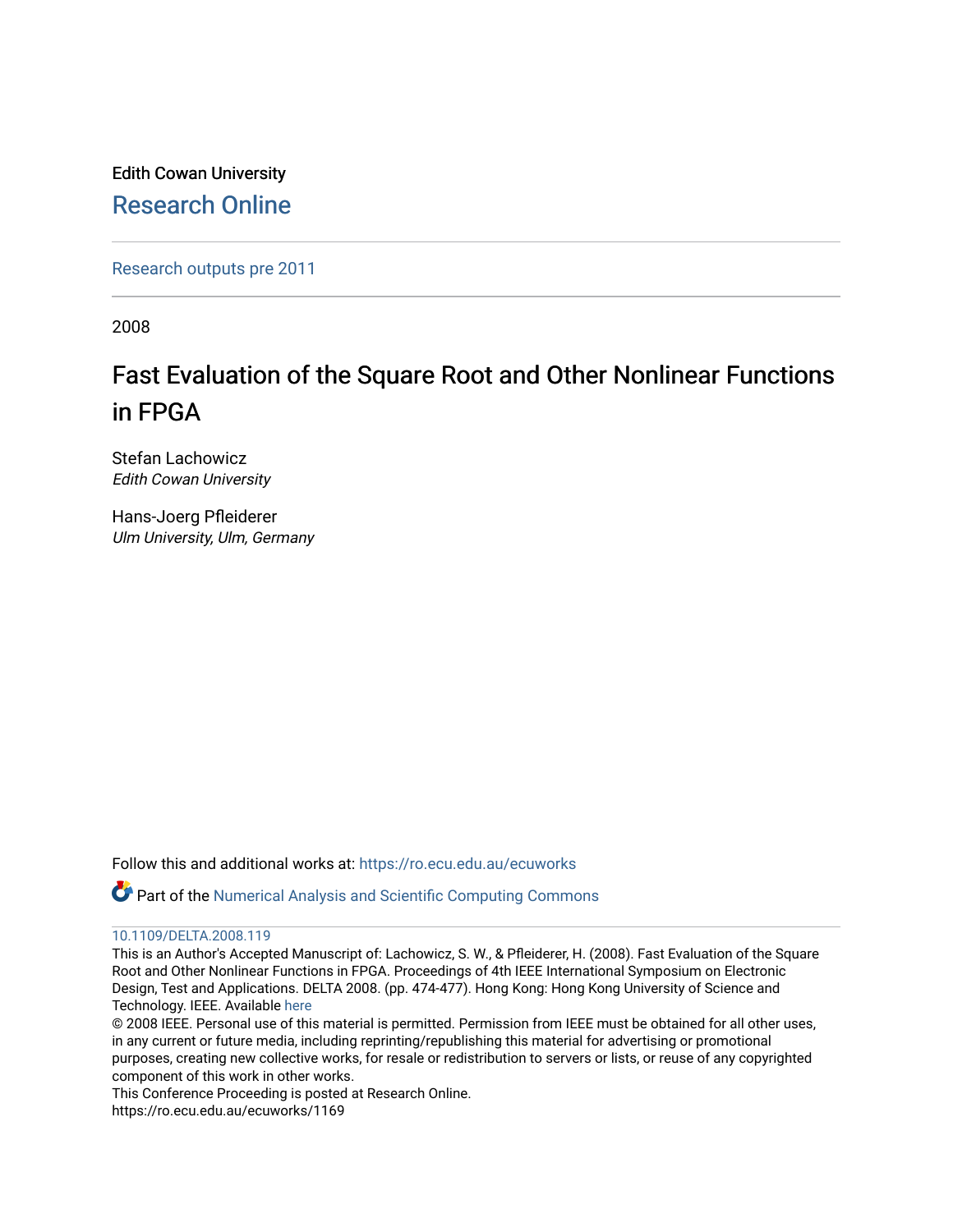## **Fast Evaluation of the Square Root and Other Nonlinear Functions in FPGA**

Stefan Lachowicz<sub>1</sub> and Hans-Jörg Pfleiderer<sub>2</sub>

*1 School of Engineering and Mathematics, Edith Cowan University, Perth, Western Australia 2 Institute of Microelectronics, Ulm University, Ulm, Germany s.lachowicz@ecu.edu.au, hans-joerg.pfleiderer@uni-ulm.de* 

#### **Abstract**

*The paper presents a novel method of evaluating the square root function in FPGA. The method uses a linear approximation subsystem with a reduced size of a look-up table. The reduction in the size of the lookup table is twofold. Firstly, a simple linear approximation subsystem uses the lookup table only for the node points. Secondly, a concept of a variable step look-up table is introduced, where the node points are not uniformly spaced, but the spacing is determined by how close to the linear function the approximated function is. The proposed method of evaluating nonlinear function and specifically the square root function is practical for word lengths of up to 24 bits. The evaluation is performed in one clock cycle.* 

#### **1. Introduction**

Field Programmable Gate Arrays (FPGA) are becoming widely used in Digital Signal Processing (DSP) systems. Modern FPGAs exhibit very high performance, very large number of IOs and high capacity memory on the chip. The development is rapid and risks are low since the IP can be easily modified. For the low to medium production volume it is not economical to develop an ASIC and, if needed, there are companies like Altera who offer a convenient solution of migration from FPGA to ASIC.

The evolution of FPGAs has enabled to implement more and more sophisticated DSP subsystems in the form of dedicated hardware on the device. In late 1990s FPGAs usually had just a few hardware multipliers per chip. In early 2000s, hardwired multipliers in large numbers (up to  $\sim$  500) with clock speeds of up to 100 MHz became available. Mid 2000s saw the DSP algorithms like full FIR filters implemented, and currently, powerful arithmetic, such as fast square root and divide, floating point operations and many more are being implemented.

In DSP systems nonlinear functions, such as trigonometric, square root or Bessel functions are often encountered. There are several solutions to this problem, for instance, using a CORDIC core, or lookup tables. A lot of effort is made to reduce the size of the look-up tables because it can become prohibitive for high word lengths. For some functions an existing approach is to create hierarchical lookup tables. In this work we present a different approach to reducing the look-up table size.





It is proposed to introduce a variable step of the look-up table, so that the number of entries is higher for more nonlinear segments of the curve and smaller for the parts closer to a linear function. The step length is always a power of 2, hence, 8, 16, 32, etc.

The remainder of the paper is organised as follows. Section 2 presents several methods of computation of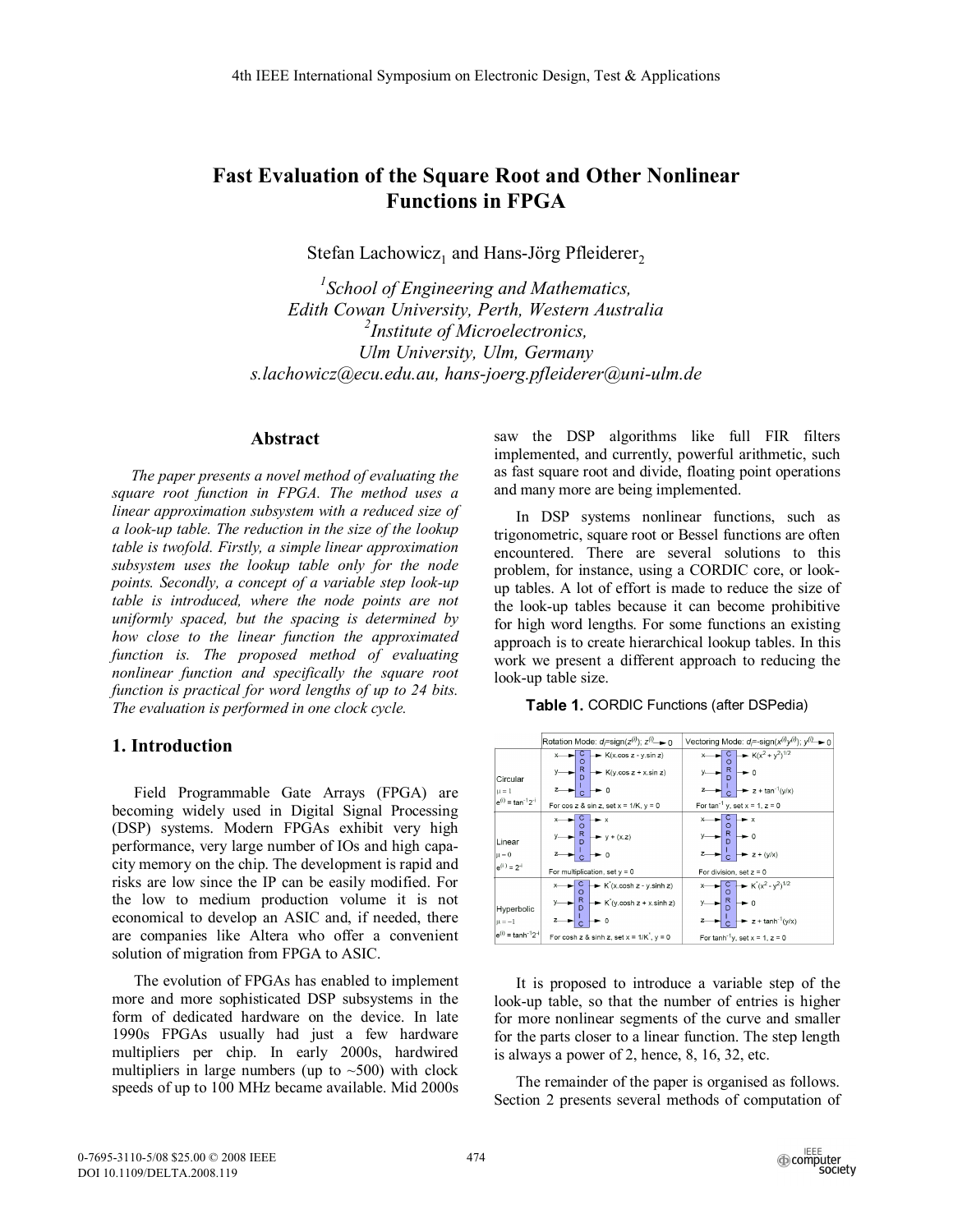nonlinear functions. In section 3 the method of linear approximation is described in more detail. Section 4 deals with the non-uniform step lookup table generation and the associated hardware, and presents the experimental results of square root function implementation. It is followed by conclusions.

#### **2. Nonlinear function computation**

#### **2.1. Look-up tables**

In general the look-up tables are used for single precision [1], [2]. For longer word lengths the size of the table becomes prohibitively large. Sometimes the look-up tables are used with conjunction of linear approximation system which reduces the size of the table considerably. When used, the look-up table method is the fastest, and if the higher precision is required it is used as an initial approximation for iterative methods.

#### **2.2. CORDIC core**

COordinate Rotation DIgital Computer (CORDIC) is a very popular IP core used for various computations (Table 1) [3]. It is based on the iterative rotation of a vector in Cartesian coordinate system (Givens rotations):

$$
x^{(2)} = \cos \theta \left( x^{(1)} - y^{(1)} \tan \theta \right) \tag{1a}
$$

$$
y^{(2)} = \cos \theta \left( y^{(1)} - x^{(1)} \tan \theta \right)
$$
 (1b)

CORDIC core is widely offered as an IP by the FPGA vendors such as XILINX. Table 1 summarises the functions which can be computed by CORDIC.

|       | Predicted |      |      | <b>Simulated</b> |      |      |
|-------|-----------|------|------|------------------|------|------|
| n / b | 8         | 9    | 10   | 8                | 9    | 10   |
| 3     | 5.09      | 5.31 | 5.43 | 5.32             | 5.71 | 5.80 |
| 4     | 6.03      | 6.59 | 6.98 | 6.22             | 6.88 | 7.34 |
| 5     | 6.28      | 7.13 | 7.88 | 6.52             | 7.56 | 8.27 |
| 6     | 6.21      | 7.17 | 8.10 | 6.55             | 7.11 | 8.12 |
| 7     | 6.06      | 7.05 | 8.04 | 6.42             | 7.29 | 8.29 |
| 8     | 5.92      | 6.91 | 7.91 | 6.33             | 7.29 | 8.31 |
| 9     | 5.78      | 6.78 | 7.78 | 6.00             | 7.00 | 8.00 |

**Table 2.** CORDIC Accuracy (after DSPedia)

 As the CORDIC is an iterative method, it requires many clock cycles to achieve the required accuracy. Table 2 presents the accuracy depending on  $n -$  the number of iterations and  $b$  – the number of bits used in the computations.

Also, in terms of used resources the number of slices used by the CORDIC in an FPGA chip is quite considerable.

#### **2.3. Series expansion**

Series expansion is an attractive option of calculating a nonlinear function [4]. Some of the more useful functions are shown below:

$$
\frac{1}{1-x} = 1 + x + x^2 + x^3 + \dots
$$
 (2a)

$$
\cos x = 1 - \frac{1}{2}x^2 + \frac{1}{24}x^4 - \frac{1}{720}x^6 + \dots
$$
 (2b)

$$
\sqrt{x+1} = 1 + \frac{1}{2}x - \frac{1}{8}x^2 + \frac{1}{16}x^3 - \dots
$$
 (2c)

The method is not iterative, therefore, in principle, the implementation does not have to be pipelined. However, usually the number of required multipliers is high, especially for higher accuracy. Also, preprocessing is generally required to make the argument close to 1. It is worth to be noted that many multiplications do not need to be "large", ie.  $53 \times 53$ for double precision. Rectangular multipliers can be used where appropriate.

#### **2.4. Newton-Raphson iteration**

Newton-Raphson iteration is a rapid convergence method often used for functions such as 1/*x* and  $1/\sqrt{\sqrt{x}}$ . The general form is:

$$
q_{n+1} = q_n - \frac{f(q_n)}{f'(q_n)}
$$
 (3a)

The following formulas are applicable to 1/*x* and  $1/\sqrt{\sqrt{x}}$ , respectively:

$$
q_{n+1} = q_n(2 - xq_n)
$$
 (3b)

$$
q_{n+1} = \frac{1}{2} q_n (3 - x q_n^2) \tag{3c}
$$

The method is characterised by quadratic convergence and the number of significant bits roughly doubles with each iteration.

## **3. Linear approximation with look-up tables**

One method of reducing the size of the look-up table is to use a linear approximation circuit. Every function can be approximated by a piecewise linear function as presented in Figure 1.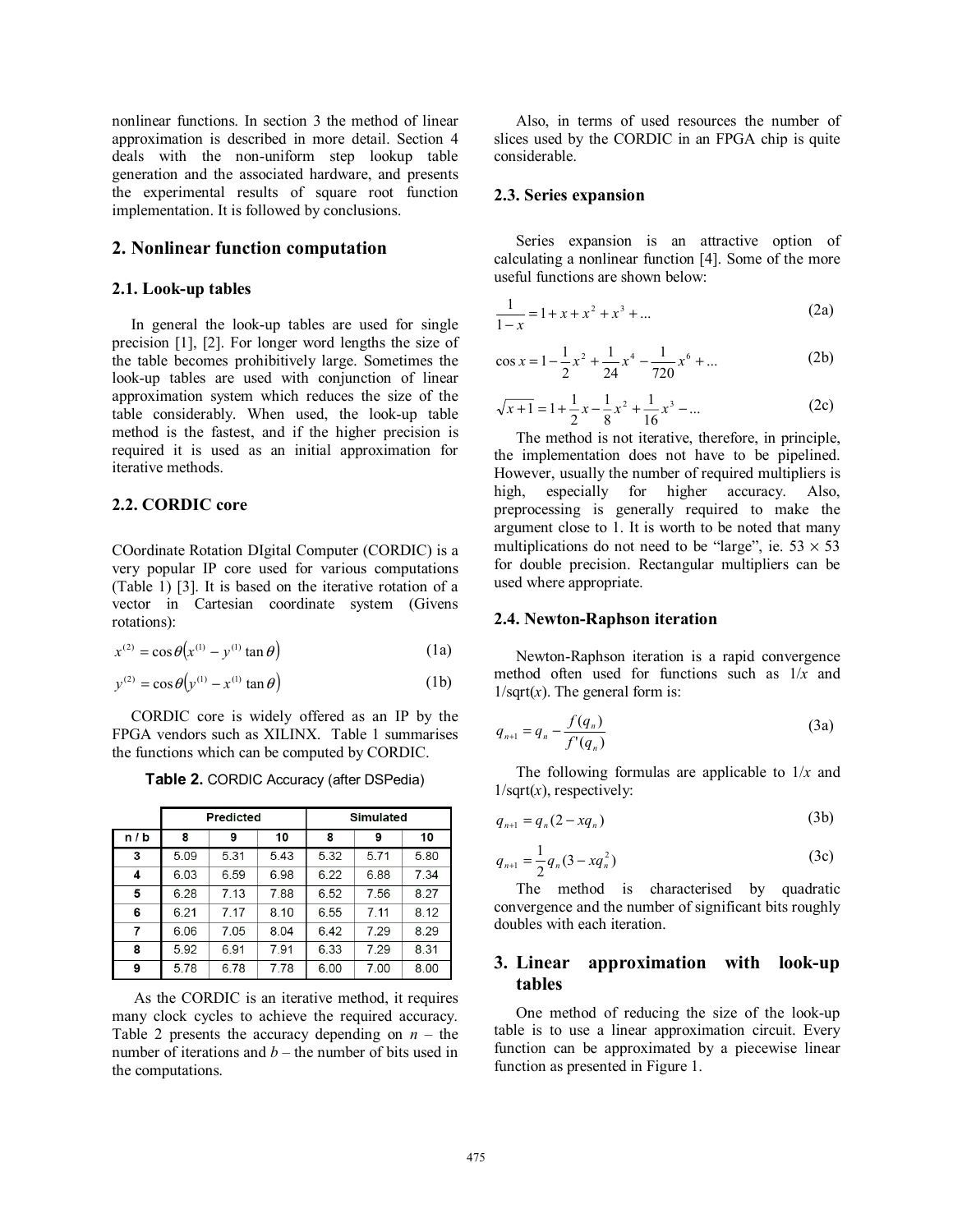

Between the node points the function can be expressed using the line equation:

$$
\hat{f}(x) = y_i + \frac{y_{i+1} - y_i}{x_{i+1} - x_i}(x - x_i)
$$
\n(4)

The hardware mapping is presented in Figure 2(a). Here the steps of the look-up table are evenly distributed, so the input word  $x$  is split into two parts: the more significant part is an address for the look-up table and the less significant part is the increment of *x* within the current step of the look-up table The node values  $y_i$  and  $y_{i+1}$  are read from the look-up table, the increment ∆*y* is calculated and is subsequently multiplied by the increment ∆*x*. The shift replaces the division as the difference  $x_{i+1} - x_i$  is always constant and equal to the number being a power of two.

#### **4. Minimum size look-up table generation**

Nonlinear functions usually have a different degree of nonlinearity throughout the range of interest. Therefore, to achieve a particular accuracy while using the linear approximation, the distance between the node points in the look-up table can be varied. Where the function is more "linear", the distance between the node points can be increased. In the case of the fixed step table, the step corresponding to the most "nonlinear" part of the function has to be maintained throughout the whole look-up table.

Figure 3 presents an example of a look-up table generated for the square root function, in 11-bit resolution and with the accuracy of  $\pm 1$ bit. It can be observed that where the function exhibits higher degree of nonlinearity, the step of the look-up table is reduced.



**Figure 3.** Node points of the look-up table for the square root function



**Figure 2.** Hardware for a linear function approximation with fixed lookup table step (a), and with variable look-up table step (b).